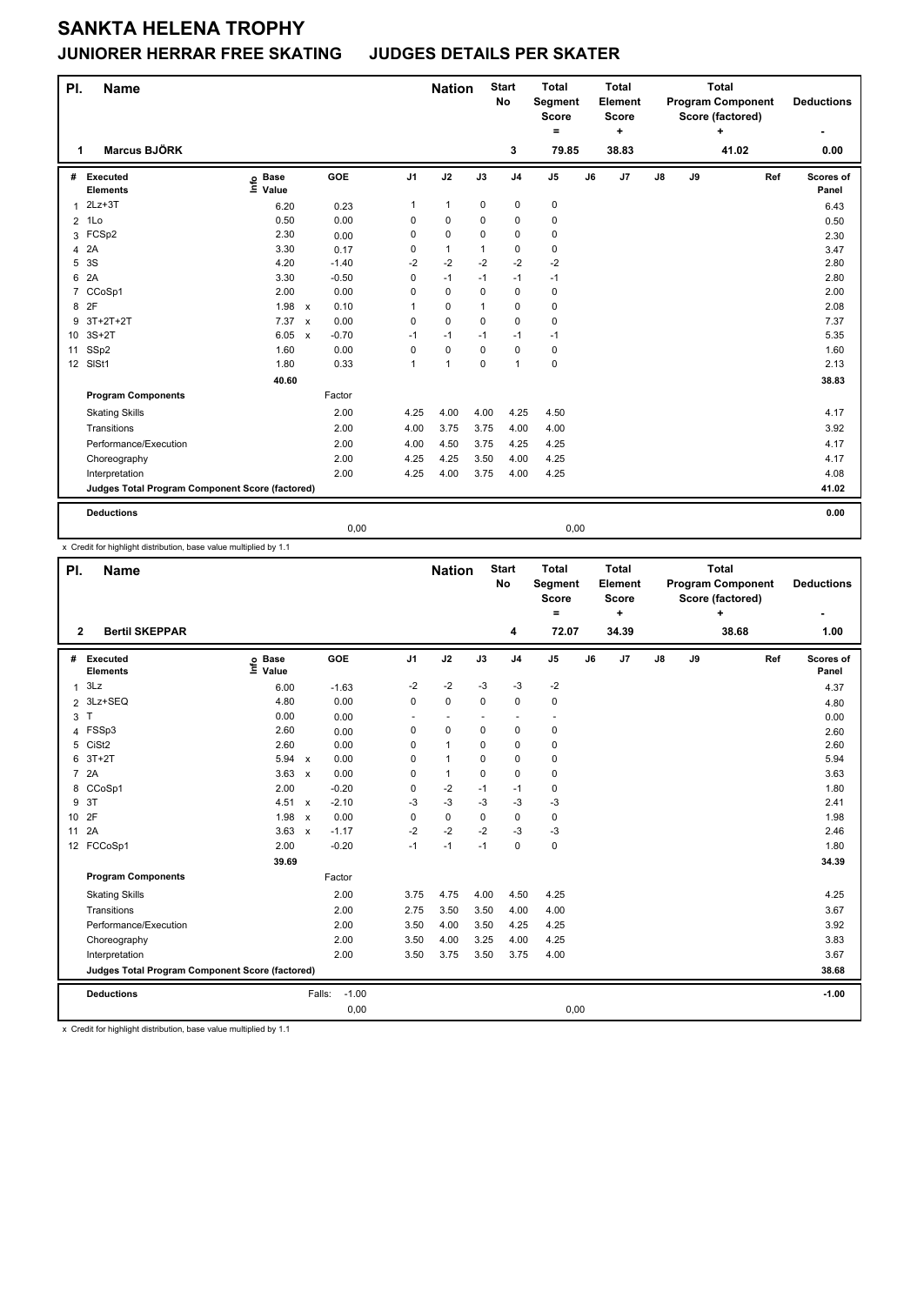## **SANKTA HELENA TROPHY**

#### **JUNIORER HERRAR FREE SKATING JUDGES DETAILS PER SKATER**

| PI.            | <b>Name</b>                                     |                            |                                      |                | <b>Nation</b> |              | <b>Start</b><br><b>No</b> | <b>Total</b><br>Segment<br><b>Score</b><br>$\equiv$ |    | <b>Total</b><br>Element<br><b>Score</b><br>÷ | <b>Total</b><br><b>Program Component</b><br>Score (factored)<br>÷ |    |       | <b>Deductions</b> |                    |
|----------------|-------------------------------------------------|----------------------------|--------------------------------------|----------------|---------------|--------------|---------------------------|-----------------------------------------------------|----|----------------------------------------------|-------------------------------------------------------------------|----|-------|-------------------|--------------------|
| 3              | <b>Josef OSCARSSON-ERIKSSON</b>                 |                            |                                      |                |               |              | 5                         | 66.15                                               |    | 27.99                                        |                                                                   |    | 41.16 |                   | 3.00               |
| #              | Executed<br><b>Elements</b>                     | e Base<br>E Value<br>Value | GOE                                  | J <sub>1</sub> | J2            | J3           | J <sub>4</sub>            | J <sub>5</sub>                                      | J6 | J7                                           | $\mathsf{J}8$                                                     | J9 |       | Ref               | Scores of<br>Panel |
| 1              | 3T<                                             | $\prec$<br>2.90            | $-2.10$                              | -3             | -3            | $-3$         | $-3$                      | $-3$                                                |    |                                              |                                                                   |    |       |                   | 0.80               |
| $\overline{2}$ | 3S                                              | 4.20                       | $-1.40$                              | $-2$           | $-2$          | $-2$         | $-2$                      | $-2$                                                |    |                                              |                                                                   |    |       |                   | 2.80               |
| 3              | $2Lz+2T$                                        | 3.40                       | 0.10                                 | 0              | 0             | $\mathbf{1}$ | $\mathbf 0$               | 1                                                   |    |                                              |                                                                   |    |       |                   | 3.50               |
| 4              | SISt <sub>2</sub>                               | 2.60                       | 0.50                                 | 1              | $\mathbf{1}$  | 1            | $\mathbf{1}$              | 1                                                   |    |                                              |                                                                   |    |       |                   | 3.10               |
| 5              | $1A+2T$                                         | 2.64                       | 0.00<br>$\mathsf{x}$                 | $\Omega$       | 0             | 0            | $\mathbf 0$               | 0                                                   |    |                                              |                                                                   |    |       |                   | 2.64               |
| 6              | FSSp3                                           | 2.60                       | 0.00                                 | 0              | 0             | 0            | $\mathbf 0$               | 0                                                   |    |                                              |                                                                   |    |       |                   | 2.60               |
| $\overline{7}$ | $2F+2Lo$                                        | $3.96 \times$              | $-0.30$                              | $-1$           | $-1$          | $-1$         | $-1$                      | 0                                                   |    |                                              |                                                                   |    |       |                   | 3.66               |
| 8              | 2A                                              | 3.63                       | $-1.50$<br>$\boldsymbol{\mathsf{x}}$ | $-3$           | -3            | $-3$         | $-3$                      | -3                                                  |    |                                              |                                                                   |    |       |                   | 2.13               |
| 9              | 2Lo                                             | 1.98                       | 0.00<br>$\boldsymbol{\mathsf{x}}$    | 0              | 0             | 0            | $\mathbf 0$               | 0                                                   |    |                                              |                                                                   |    |       |                   | 1.98               |
|                | 10 CCoSp1                                       | 2.00                       | 0.00                                 | 0              | 0             | 0            | 0                         | 0                                                   |    |                                              |                                                                   |    |       |                   | 2.00               |
| 11             | 2F                                              | 1.98                       | $-0.90$<br>$\mathsf{x}$              | $-3$           | -3            | $-3$         | $-3$                      | $-3$                                                |    |                                              |                                                                   |    |       |                   | 1.08               |
|                | 12 FCCoSp1                                      | 2.00                       | $-0.30$                              | $-1$           | $-2$          | $-1$         | $-1$                      | 0                                                   |    |                                              |                                                                   |    |       |                   | 1.70               |
|                |                                                 | 33.89                      |                                      |                |               |              |                           |                                                     |    |                                              |                                                                   |    |       |                   | 27.99              |
|                | <b>Program Components</b>                       |                            | Factor                               |                |               |              |                           |                                                     |    |                                              |                                                                   |    |       |                   |                    |
|                | <b>Skating Skills</b>                           |                            | 2.00                                 | 4.00           | 4.25          | 4.00         | 4.25                      | 4.00                                                |    |                                              |                                                                   |    |       |                   | 4.08               |
|                | Transitions                                     |                            | 2.00                                 | 3.75           | 3.75          | 3.75         | 4.25                      | 3.75                                                |    |                                              |                                                                   |    |       |                   | 3.75               |
|                | Performance/Execution                           |                            | 2.00                                 | 4.00           | 4.50          | 4.25         | 4.75                      | 4.00                                                |    |                                              |                                                                   |    |       |                   | 4.25               |
|                | Choreography                                    |                            | 2.00                                 | 4.25           | 4.50          | 3.75         | 5.00                      | 4.00                                                |    |                                              |                                                                   |    |       |                   | 4.25               |
|                | Interpretation                                  |                            | 2.00                                 | 4.25           | 4.25          | 3.75         | 4.75                      | 4.25                                                |    |                                              |                                                                   |    |       |                   | 4.25               |
|                | Judges Total Program Component Score (factored) |                            |                                      |                |               |              |                           |                                                     |    |                                              |                                                                   |    |       |                   | 41.16              |
|                | <b>Deductions</b>                               |                            | $-3.00$<br>Falls:                    |                |               |              |                           |                                                     |    |                                              |                                                                   |    |       |                   | $-3.00$            |
|                |                                                 |                            | 0,00                                 |                |               |              |                           | 0,00                                                |    |                                              |                                                                   |    |       |                   |                    |

< Under-rotated jump x Credit for highlight distribution, base value multiplied by 1.1

| PI. | <b>Name</b>                                     |                            |                                   |                | <b>Nation</b> |              | <b>Start</b><br><b>No</b> | <b>Total</b><br>Segment<br><b>Score</b><br>$\equiv$ |    | <b>Total</b><br>Element<br><b>Score</b><br>÷ | <b>Total</b><br><b>Program Component</b><br>Score (factored)<br>÷ |    |       | <b>Deductions</b> |                    |
|-----|-------------------------------------------------|----------------------------|-----------------------------------|----------------|---------------|--------------|---------------------------|-----------------------------------------------------|----|----------------------------------------------|-------------------------------------------------------------------|----|-------|-------------------|--------------------|
| 4   | <b>Aylwin IANTCHENKO</b>                        |                            |                                   |                |               |              | $\mathbf{2}$              | 63.85                                               |    | 27.67                                        |                                                                   |    | 37.18 |                   | 1.00               |
| #   | Executed<br><b>Elements</b>                     | e Base<br>E Value<br>Value | <b>GOE</b>                        | J <sub>1</sub> | J2            | J3           | J <sub>4</sub>            | J <sub>5</sub>                                      | J6 | J7                                           | $\mathsf{J}8$                                                     | J9 |       | Ref               | Scores of<br>Panel |
| 1   | 2Lz                                             | 2.10                       | $-0.10$                           | $-1$           | $\mathbf 0$   | $\mathbf 0$  | $-1$                      | 0                                                   |    |                                              |                                                                   |    |       |                   | 2.00               |
|     | 2 <sup>3S</sup>                                 | 4.20                       | 0.00                              | 0              | 0             | 0            | $\mathbf{1}$              | 0                                                   |    |                                              |                                                                   |    |       |                   | 4.20               |
| 3   | 3T                                              | 4.10                       | 0.00                              | 0              | $\mathbf 0$   | 0            | $\mathbf 0$               | 0                                                   |    |                                              |                                                                   |    |       |                   | 4.10               |
| 4   | FSSp2                                           | 2.30                       | $-0.10$                           | 0              | $-1$          | $\mathbf{1}$ | $-2$                      | 0                                                   |    |                                              |                                                                   |    |       |                   | 2.20               |
| 5   | 3T+SEQ                                          | 3.28                       | $-2.10$                           | -3             | $-3$          | $-3$         | $-3$                      | $-3$                                                |    |                                              |                                                                   |    |       |                   | 1.18               |
| 6   | 1A                                              | 1.10                       | 0.00                              | $\mathbf 0$    | 0             | 0            | $\mathbf 0$               | 0                                                   |    |                                              |                                                                   |    |       |                   | 1.10               |
| 7   | FCCoSp1                                         | 2.00                       | $-0.40$                           | $-2$           | $-1$          | $-2$         | $-1$                      | 0                                                   |    |                                              |                                                                   |    |       |                   | 1.60               |
| 8   | 2Lz                                             | 2.31 x                     | 0.00                              | 0              | $\pmb{0}$     | 0            | $-1$                      | 0                                                   |    |                                              |                                                                   |    |       |                   | 2.31               |
| 9   | $2S+2T$                                         | 2.86                       | 0.00<br>$\boldsymbol{\mathsf{x}}$ | 0              | $\mathbf 0$   | 0            | $\mathbf 0$               | 0                                                   |    |                                              |                                                                   |    |       |                   | 2.86               |
| 10  | CCoSp1                                          | 2.00                       | 0.00                              | 0              | $\mathbf 0$   | 0            | $\mathbf 0$               | 0                                                   |    |                                              |                                                                   |    |       |                   | 2.00               |
| 11  | SISt <sub>2</sub>                               | 2.60                       | 0.00                              | 0              | 0             | 0            | 0                         | 0                                                   |    |                                              |                                                                   |    |       |                   | 2.60               |
|     | 12 2F+1Lo+SEQ                                   | $2.02 \times$              | $-0.50$                           | $-2$           | $-1$          | $-1$         | $-2$                      | $-2$                                                |    |                                              |                                                                   |    |       |                   | 1.52               |
|     |                                                 | 30.87                      |                                   |                |               |              |                           |                                                     |    |                                              |                                                                   |    |       |                   | 27.67              |
|     | <b>Program Components</b>                       |                            | Factor                            |                |               |              |                           |                                                     |    |                                              |                                                                   |    |       |                   |                    |
|     | <b>Skating Skills</b>                           |                            | 2.00                              | 3.75           | 4.25          | 3.75         | 3.75                      | 4.25                                                |    |                                              |                                                                   |    |       |                   | 3.92               |
|     | Transitions                                     |                            | 2.00                              | 3.25           | 3.75          | 3.50         | 3.50                      | 3.75                                                |    |                                              |                                                                   |    |       |                   | 3.58               |
|     | Performance/Execution                           |                            | 2.00                              | 3.50           | 3.75          | 3.50         | 3.75                      | 4.00                                                |    |                                              |                                                                   |    |       |                   | 3.67               |
|     | Choreography                                    |                            | 2.00                              | 3.75           | 4.25          | 3.25         | 3.50                      | 4.00                                                |    |                                              |                                                                   |    |       |                   | 3.75               |
|     | Interpretation                                  |                            | 2.00                              | 3.75           | 3.75          | 3.50         | 3.50                      | 3.75                                                |    |                                              |                                                                   |    |       |                   | 3.67               |
|     | Judges Total Program Component Score (factored) |                            |                                   |                |               |              |                           |                                                     |    |                                              |                                                                   |    |       |                   | 37.18              |
|     | <b>Deductions</b>                               |                            | $-1.00$<br>Falls:                 |                |               |              |                           |                                                     |    |                                              |                                                                   |    |       |                   | $-1.00$            |
|     |                                                 |                            | 0,00                              |                |               |              |                           | 0,00                                                |    |                                              |                                                                   |    |       |                   |                    |

x Credit for highlight distribution, base value multiplied by 1.1